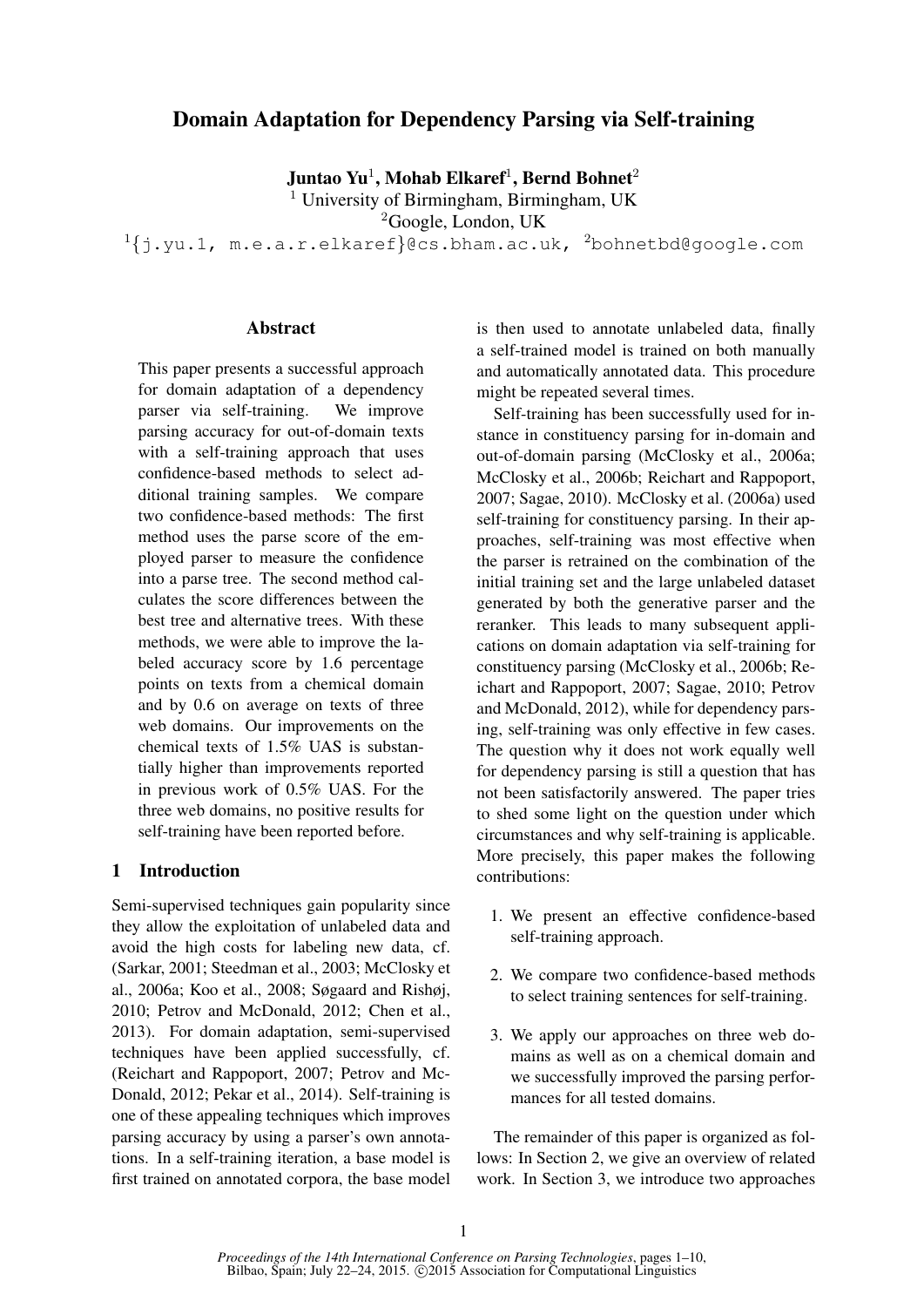to self-training and apply those on parsing of outof-domain data. In Section 4, we describe the data and the experimental set-up. In Section 5, we present and discuss the results. Section 6 presents our conclusions.

# 2 Related Work

Charniak (1997) applied self-training to PCFG parsing, but this first attempt to self-training for parsing failed.

Steedman et al. (2002) implemented selftraining and evaluated it using several different settings. They parsed 30 sentences per iteration while the training data contained 10K sentences. Experiments with multiple iterations showed moderate improvements only which is caused probably by the small number of additional sentences used for self-training.

McClosky et al. (2006a) reported strong results with an improvement of 1.1 F-score using the Charniak-parser, cf. (Charniak and Johnson, 2005). McClosky et al. (2006b) applied the method later on out-of-domain texts which show good accuracy gains too.

Reichart and Rappoport (2007) showed that self-training can improve the performance of a constituency parser without a reranker when a small training set is used.

Sagae (2010) investigated the contribution of the reranker for a constituency parser. The results suggest that constituency parsers without a reranker can achieve significant improvements, but the results are still higher when a reranker is used.

In the SANCL 2012 shared task self-training was used by most of the constituency-based systems, cf. (Petrov and McDonald, 2012), which includes the top ranked system, this indicates that self-training is already an established technique to improve the accuracy of constituency parsing on out-of-domain data, cf. (Le Roux et al., 2012). However, none of the dependency-based systems used self-training in the SANCL 2012 shared task.

One of the few successful approaches to selftraining for dependency parsing was introduced by Chen et al. (2008). Chen et al. (2008) improved the unlabeled attachment score about one percentage point for Chinese. Chen et al. (2008) added parsed sentences that have a high ratio of dependency edges that span only a short distance, i.e., the head and dependent are close together. The rationale for this procedure is the observation that short dependency edges show a higher accuracy than longer edges.

Kawahara and Uchimoto (2008) used a separately trained binary classifier to select reliable sentences as additional training data. Their approach improved the unlabeled accuracy of texts from a chemical domain by about 0.5%.

Goutam and Ambati (2011) applied a multiiteration self-training approach on Hindi to improve parsing accuracy within the training domain. In each iteration, they add 1,000 additional sentences to a small initial training set of 2,972 sentences, the additional sentences were selected due to their parse scores. They improved upon the baseline by up to 0.7% and 0.4% for labeled and unlabeled attachment scores after 23 self-training iterations.

Plank (2011) applied self-training with single and multiple iterations for parsing of Dutch using the Alpino parser (Malouf and Noord, 2004), which was modified to produce dependency trees. She found self-training produces only a slight improvement in some cases but worsened when more unlabeled data was added.

Plank and Søgaard (2013) used self-training in conjunction with dependency triplets statistics and the similarity-based sentence selection for Italian out-of-domain parsing. They found that the effect of self-training is unstable and does not lead to an improvement.

Cerisara (2014) and Björkelund et al. (2014) applied self-training to dependency parsing on nine languages. Cerisara (2014) could only report negative results when they apply the selftraining approach for dependency parsing. Similarly, Björkelund et al. (2014) could observe only on Swedish a positive effect.

For our approaches, confidence-based methods have been shown to be crucial such as by Dredze et al. (2008) and Crammer et al. (2009). These methods provide estimations on the quality of the predictions.

Mejer and Crammer (2012) used confidencebased methods to measure the prediction quality of a dependency parser. The confidence scores generated by these methods are correlated with the prediction accuracy of the dependency parser, i.e. higher confidence is correlated with high accuracy scores.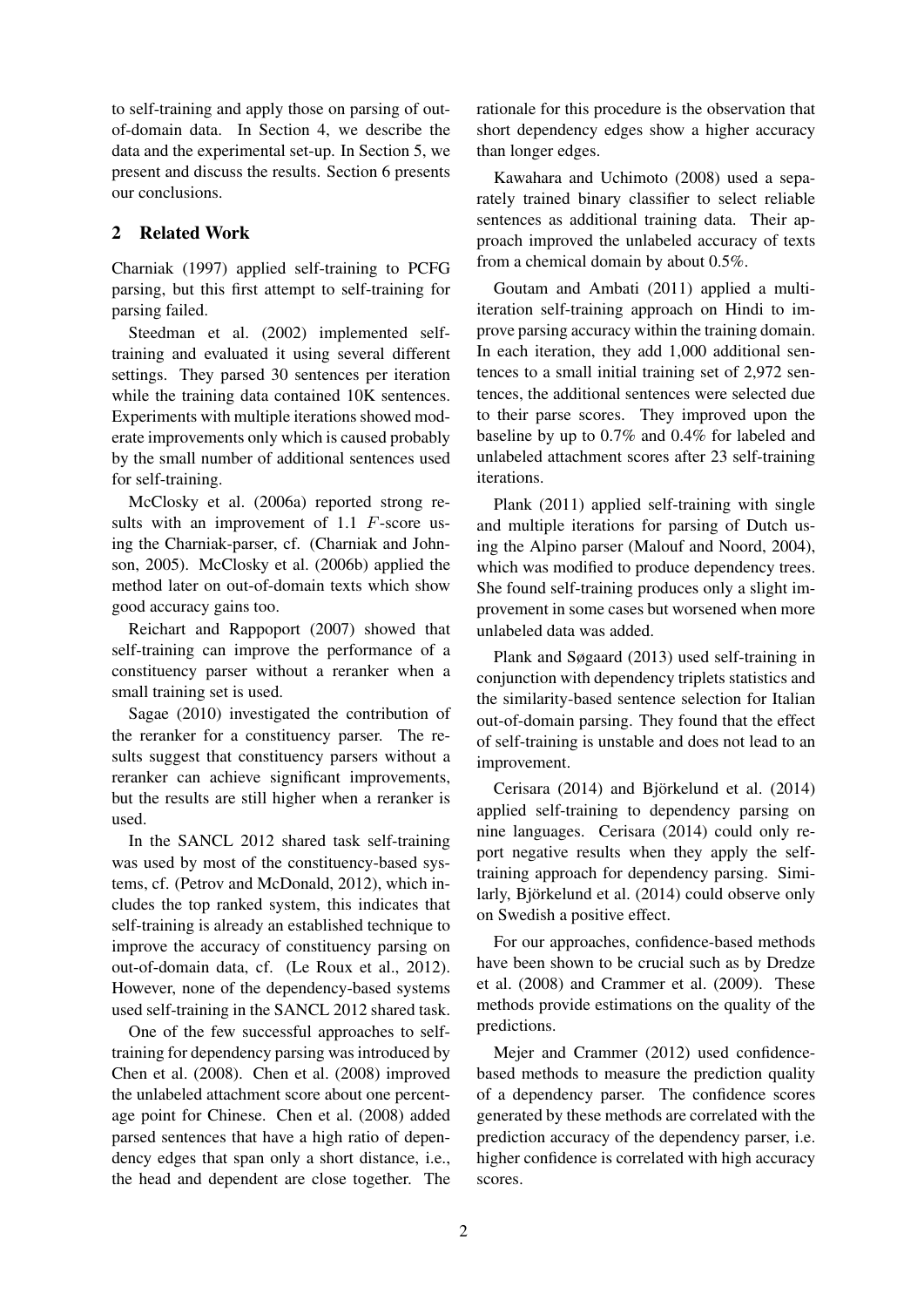

Figure 1: The graph shows the outcome of an experiment on the development set when the sentences were sorted due to the confidence score and the accuracy of the top  $n$  percent is computed. The y-axis shows the accuracy and the x-axis the percentage of the number of sentences that were considered. Each curve represents a selection method.

# 3 Self-training

The hypotheses for our experiments is that the selection of high-quality dependency trees is a crucial precondition for the successful application of self-training to dependency parsing. Therefore, we explore two confidence-based methods to select such dependency trees from newly parsed sentences. Our self-training approach consists of the following steps:

- 1. A parser is trained on the source domain training set in order to generate a base model.
- 2. We analyze a large number of unlabeled sentences from a target domain with the base model.
- 3. We build a new training set consisting of the source domain corpus and parsed sentences that have a high confidence score.
- 4. We retrain the parser on the new training set in order to produce a self-trained model.
- 5. Finally, we use the self-trained model to parse the target domain test set.

We test two methods to gain confidence scores for a dependency tree. The first method uses the parse scores, which is based on the observation that a higher parse score is correlated with a higher parsing quality. The second method uses the method of Mejer and Crammer (2012) to compute the *Delta* score. Mejer and Crammer (2012) compute a confidence score for each edge. The algorithm attaches each edge to an alternative head. The Delta is the score difference between the original dependency tree and the tree with the changed edge. This method provides a per-edge confidence score. Note that the scores are real numbers and might be greater than 1. We changed the Deltaapproach in two aspects from that of Mejer and Crammer (2012). The new parse tree contains a node that has either a different head or might have a different edge label or both since we use labeled dependency trees in contrast to Mejer and Crammer (2012). To obtain a single score for a tree, we use the averaged score of all score differences gained for each edge by the 'Delta'-method.

We use the Mate tools<sup>1</sup> to implement our selftraining approach. The Mate tools contain a part-of-speech (pos) tagger, morphological tagger, lemmatizer, graph-based parser and an arcstandard transition-based parser. The arc-standard transition-based parser has the option to use a graph-based model to rescore the beam. The

<sup>1</sup> https://code.google.com/p/mate-tools/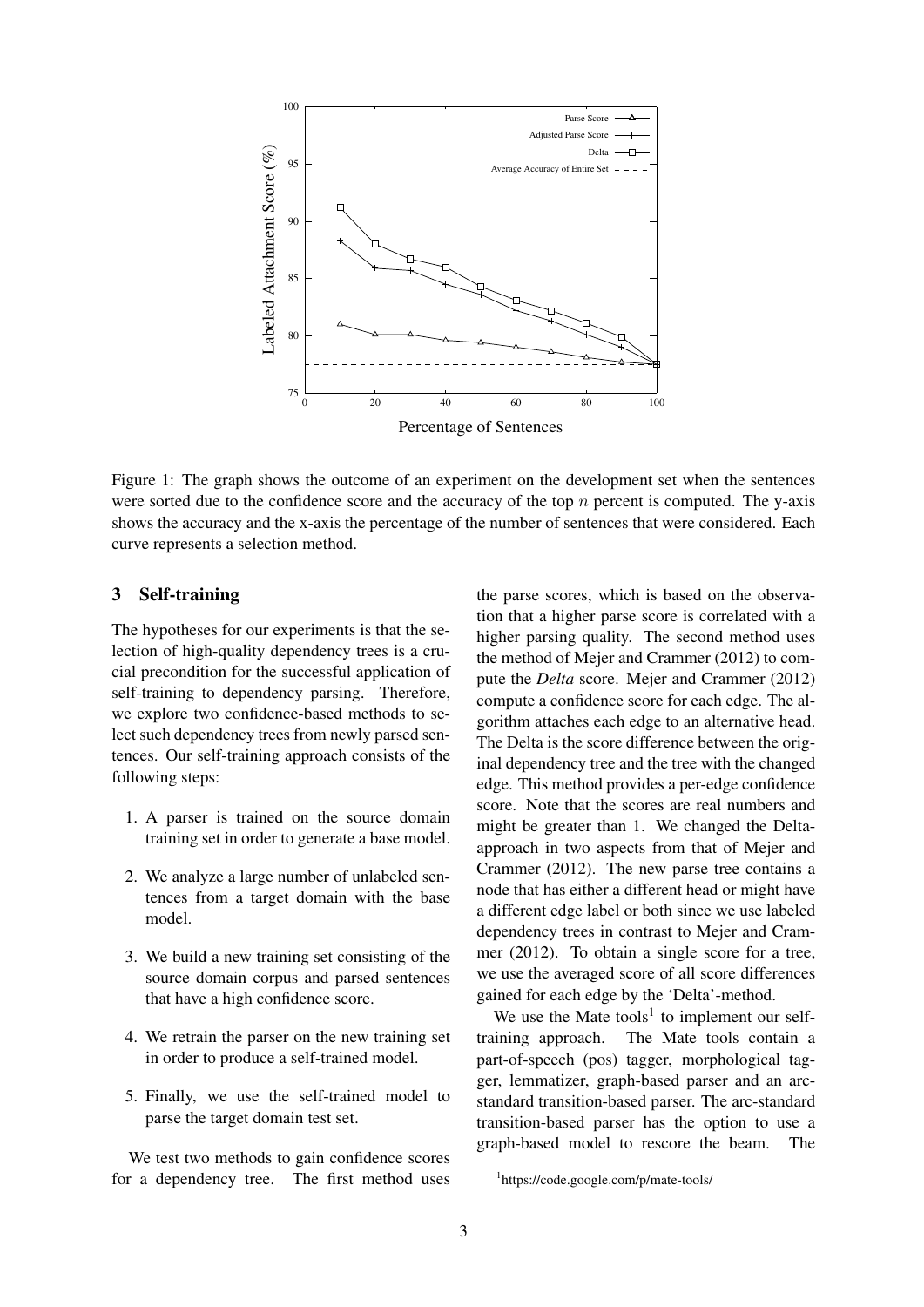

Figure 2: The root mean square-error  $(f<sub>r</sub>)$  of development set after ranked by adjusted parse scores with different values of d.

parser has further the option to use a joint tagger and parser. The joint system is able to gain a higher accuracy for both part-of-speech tagging and parsing compared to a pipeline system.

We use the arc-standard transition-based parser which employs beam search and a graph-based rescoring model. This parser computes a score for each dependency tree by summing up the scores for each transition and dividing the score by the total number of transitions, due to the swapoperation (used for non-projective parsing), the number of transitions can vary, cf. (Kahane et al., 1998; Nivre, 2007).

Our second confidence-based method requires the computation of the score differences between the best tree and alternative trees. To compute the smallest difference (Delta), we modified the parser to derive the parse trees that contains the highest scoring alternative that replaces a given edge with an alternative one. This means either that the dependent is attached to another node or the edge label is changed, or both the dependent is attached to another node and the edge is relabeled. More precisely, during the parsing for alternative trees, beam candidates that contain the specified labeled edge will be removed from the beam at the end of each transition. Let  $Score_{best}$  be the score of the best tree,  $Score_i$  be the score of the alternative tree for the  $i_{th}$  labeled edge and  $L$  be the length of the sentence, the Delta ( $Score_{Delta}$ ) for a parse tree is then calculated as follows:

$$
Score_{Delta} = \frac{\sum_{i=1}^{L} |Score_{best} - Score_i|}{L}
$$
 (1)

To obtain high-accuracy dependency trees is crucial for our self-training approaches, thus we first assess the performance of the confidencebased methods on the development set for the selection of high-quality dependency trees. We rank the parsed sentences by their confidence scores in a descending order. Figure 1 shows the accuracy scores when selecting 10-100% of sentences with an increment of 10%. The Delta method shows the best performance for detecting high-quality parse trees, we observed that when inspecting 10% of sentences, the accuracy score difference between the Delta method and the average score of the entire set is nearly 14%. The method using the parse score does not show such a high accuracy difference. The accuracy of the 10% top ranked sentences are lower.

We observed that despite that the parse score is the averaged value of a sequence of transitions of a parse, long sentences generally exhibit a higher score. Thus, short sentences tend to be ranked in the bottom, even if they might have a higher accuracy than longer sentences. To reduce the dependency of the score on the sentence length and to maximize the correlation of the score and the accuracy, we adjust the scores for each parse tree by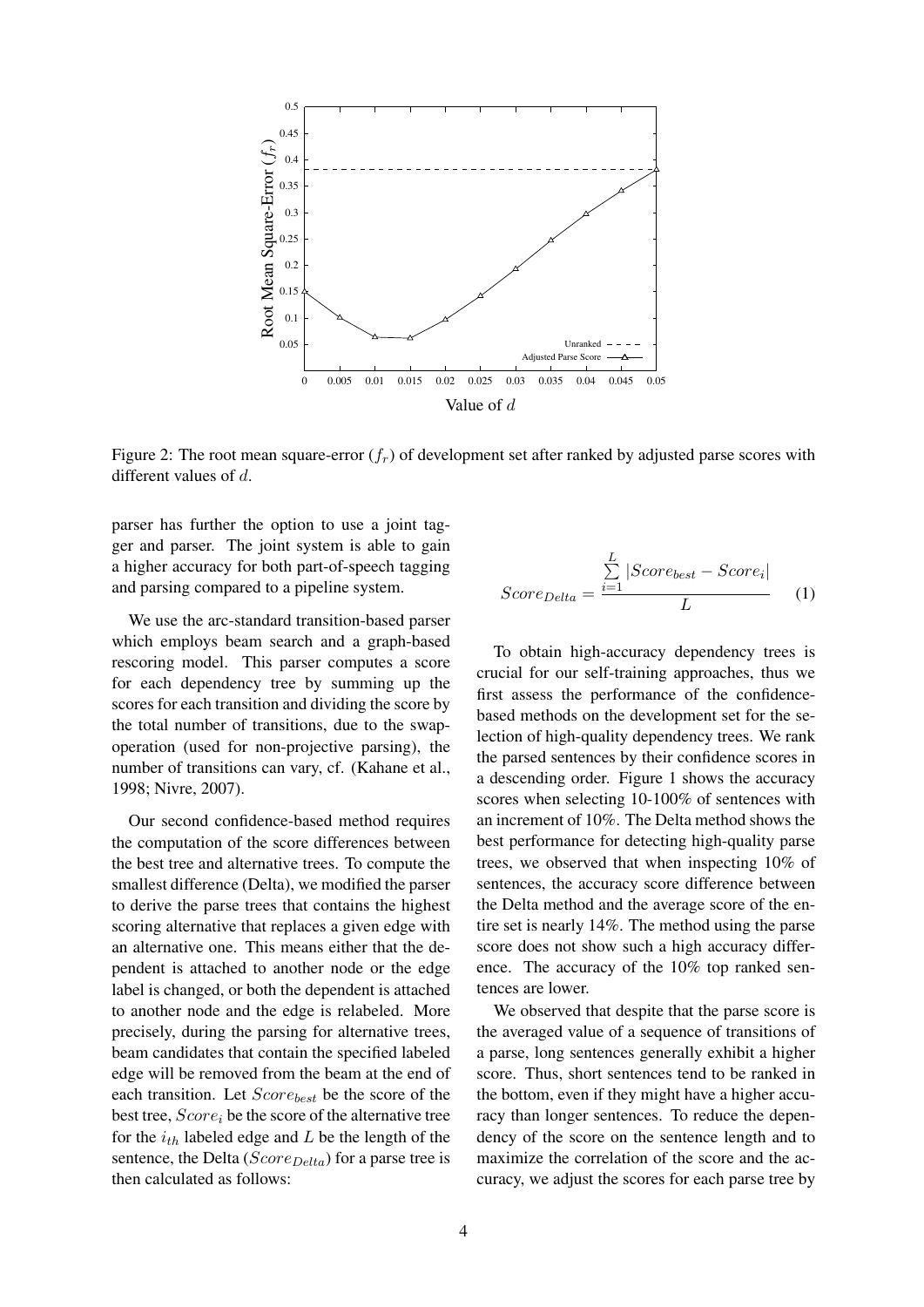|               | train   | test           |                   |                | dev            |
|---------------|---------|----------------|-------------------|----------------|----------------|
|               | CoNLL09 | <b>Weblogs</b> | <b>Newsgroups</b> | <b>Reviews</b> | <b>Weblogs</b> |
| Sentences     | 39,279  | 2.141          | 1.195             | 1,906          | 2.150          |
| <b>Tokens</b> | 958,167 | 40.733         | 20,651            | 28,086         | 42.144         |

Table 1: The size of the source domain training set and target domain test datasets for web domain evaluation.

|                  | <b>Weblogs</b> | <b>Newsgroups</b> | <b>Reviews</b> |
|------------------|----------------|-------------------|----------------|
| <b>Sentences</b> | 513,687        | 512,000           | 512,000        |
| <b>Tokens</b>    | 9,882,352      | 9,373,212         | 7,622,891      |

Table 2: The size of unlabeled datasets for web domain evaluation.

subtracting from them a constant  $d$  multiplied by the sentence length  $(L)$ . The new parse scores are calculated as follow:

$$
Score_{adjusted} = Score_{original} - L \times d \qquad (2)
$$

To obtain the constant  $d$ , we apply the defined equation to all sentences of the development set and rank the sentences due to their adjusted scores in a descending order. The value of  $d$  is selected to minimize the root mean square-error  $(f_r)$  of the ranked sentences. Similar to Mejer and Crammer (2012) we compute the  $f_r$  by:

$$
f_r = \sqrt{\sum_i n_i (c_i - a_i)^2 / (\sum_i n_i)} \tag{3}
$$

We use 100 bins to divide the accuracy into ranges of one percent, parse scores in the range of  $\left[\frac{(i-1)\times 3}{100}, \frac{i\times 3}{100}\right]$  are assigned to the  $i_{th}$  bin<sup>2</sup>. Let  $n_i$  be the number of sentences in *ith* bin,  $c_i$  is defined as estimated accuracy of the bin calculated by  $\frac{i-0.5}{100}$  and  $a_i$  is the actual accuracy of the bin. We calculate  $f_r$  by iterating stepwise over d from 0 to 0.05 with an increment of 0.005. Figure 2 shows the  $f_r$  for the adjusted parse scores with different values of d. The lowest  $f_r$  is achieved when  $d = 0.015$ , this reduce the  $f_r$  from 0.15 to 0.06 when compare to the parse score method without adjustment ( $d = 0$ ). In contrast to the  $f_r = 0.06$ calculated when  $d$  is set to 0.015, the unranked sentences have a  $f_r$  of 0.38, which is six times larger than that of the adjusted one. The reduction on  $f_r$  achieved by our adjustment indicates

|               | train   | test  | unlabeled |
|---------------|---------|-------|-----------|
| Sentences     | 18.577  | 195   | 256,000   |
| <b>Tokens</b> | 446.573 | 5.001 | 6,848,072 |

Table 3: The size of datasets for chemical domain evaluation.

that the adjusted parse scores have a higher correlation to the accuracy when compare to the ones without the adjustment.

Figure 1 shows the performance of the adjusted parse scores for finding high accuracy parse trees in relation to the original parse score and the Delta-based method. The adjusted parse scorebased method performs significantly better than that of the original score with a performance similar to the Delta method. The method based on the parse scores is faster as we do not need to apply the parser to find alternatives for each edge of a dependency tree.

#### 4 Experimental Set-up

We apply the approaches on three web domains and chemical texts. Section 4.1 describes the datasets that we use in our experiments. Section 4.2 explains the parser and Section 4.3 the evaluation methods.

#### 4.1 Datasets

Web Domain. Our experiments are evaluated on three web domains provided by Ontonotes  $v5.0<sup>3</sup>$ and the SANCL 2012 datasets. We use these datasets since sufficient unlabeled datasets that are required for self-training are provided by the SANCL 2012 shared task. We use the last 20%

<sup>&</sup>lt;sup>2</sup>We observed that parse scores computed by the parser are positive numbers and generally in the range of [0,3].

<sup>3</sup> https://catalog.ldc.upenn.edu/LDC2013T19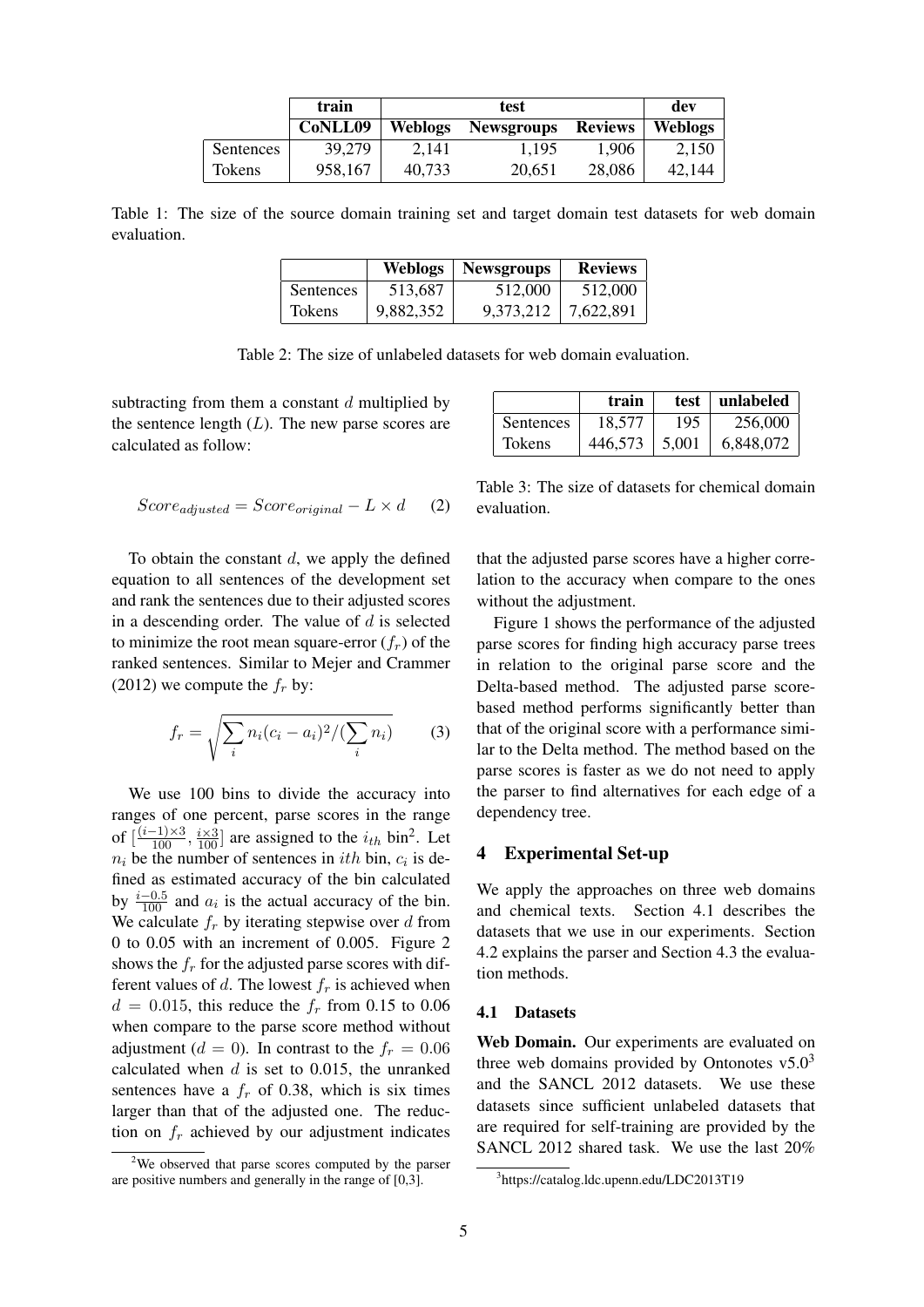

Figure 3: The effect of our self-training approaches on the weblogs development set.

of the weblogs section of the OntoNotes v5.0 corpus. Exact 50% of the selected sentences is used with SANCL Newsgroups and Reviews test data as test sets while the second half is used as a development set. We converted the datasets with the LTH constituent-to-dependency conversion tool, cf. (Johansson and Nugues, 2007). For the source domain training data, we use the CoNLL 2009 training dataset, cf. (Hajič et al., 2009). Table 1 shows the details for the training, development and test set. We use 500k of the SANCL unlabeled data for each domain after we pre-processed them by removing sentences that are longer than 500 tokens or containing non-English words which reduced the size of the datasets by 2%. Table 2 shows details about the amount of unlabeled texts.

Chemical Domain. To compare with previous work, we apply the approach on texts from the chemical domain that were prepared for the domain adaptation track of the CoNLL 2007 shared task, cf. (Nivre et al., 2007). Table 3 shows the details about the amount of available sentences for training, development and test set. The source data sets of the chemical domain are smaller than the ones for web domains. The training set has about half of the size. Thus we use only 250k unlabeled sentences from the chemical domain which share the same ratio of training set size to unlabeled data set size compared to the web domain data sets. To keep the same scale for training and unlabeled sets allows us easily adapt the best setting from web domain experiments.

#### 4.2 Dependency Parser

We use the Mate transition-based dependency parser with default settings in our experiments, cf. Bohnet et al. (2013). For tagging, we use predicted pos tags to carry out the experiments as we believe that this is a more realistic scenario. The parser's internal tagger is used to supply the pos tags for both unlabeled sets and test datasets. In order to compare with previous work, we evaluate the approaches additionally on gold pos tags for texts of the chemical domain as gold tags were used by previous work.

The baselines are generated by training the parser on the source domain and testing the parser on the described target domain test sets.

#### 4.3 Evaluation Method

For the evaluation of the parser's accuracy, we report labeled attachment scores (LAS). We included all punctuation marks in the evaluation.

For significance testing, we use the script provided by the CoNLL 2007 shared task which is Dan Bikel's randomized parsing evaluation comparator with the default settings of 10,000 iterations. The statistically significant results are marked due to their p-values,  $(*)$  p-value $< 0.05$ ,  $(**)$  p-value < 0.01.

### 5 Results and Discussion

Random Selection-based Self-training. As a baseline experiment, we apply self-training on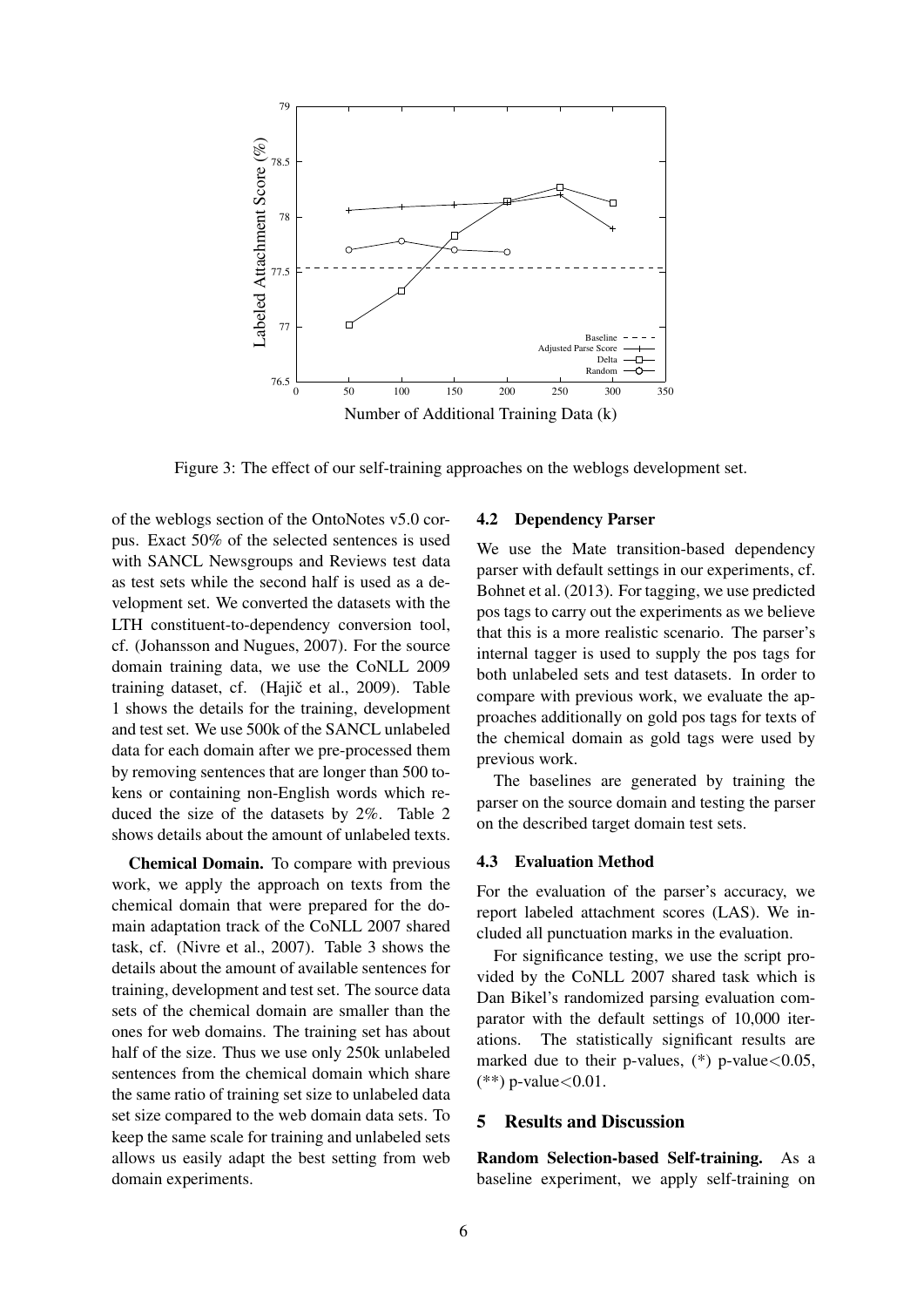|                            | <b>PPOS</b> |          | <b>GPOS</b> |         |
|----------------------------|-------------|----------|-------------|---------|
|                            | LAS         | UAS      | LAS         | UAS     |
| <b>Parse Score</b>         | $80.8*$     | $83.62*$ | 83.44**     | 85.74** |
| Delta                      | $81.1*$     | 83.71*   | 83.58**     | 85.8**  |
| <b>Baseline</b>            | 79.68       | 82.5     | 81.96       | 84.28   |
| Kawahara (Self-trained)    |             |          |             | 84.12   |
| <b>Kawahara (Baseline)</b> |             |          |             | 83.58   |
| Sagae (Co-training)        |             |          | 81.06       | 83.42   |

Table 5: The results of the adjusted parse score-based and the Delta-based self-training approaches on the chemical test set compared with the best-reported self-training gain (Kawahara and Uchimoto, 2008) and the best results of CoNLL 2007 shared task, cf. Sagae and Tsujii (2007). (PPOS: results based on predicted pos tags, GPOS: results based on gold pos tags, Self-trained: results of self-training experiments, Co-trained: results of co-training experiments.)

|                   | <b>PS</b> | Delta    | <b>Baseline</b> |
|-------------------|-----------|----------|-----------------|
| <b>Weblogs</b>    | 79.80**   | 79.68**  | 78.99           |
| <b>Newsgroups</b> | 75.88**   | 75.87*   | 75.3            |
| <b>Reviews</b>    | 75.43*    | $75.6**$ | 75.07           |
| <b>Average</b>    | 77.03     | 77.05    | 76.45           |

Table 4: The effect of the adjusted parse scorebased (PS) and the Delta-based self-training approaches on weblogs, newsgroups and reviews test sets.

randomly selected sentences that we add to the training set. Figure 3 shows an overview of the results. We obtain an improvement of 0.24% which is not statistically significant. This finding is in line with related work when applying nonconfidence-based self-training approaches to dependency parsing, cf. (Cerisara, 2014; Björkelund et al., 2014).

Parse Score-based Self-training. For the parse score-based method, we add between 50k to 300k parsed sentences from the weblogs dataset that have been sorted by their parse scores in descending order. Figure 3 illustrates that the accuracy increase when more parsed sentences are included into the training set, we obtain the largest improvement of 0.66% when we add 250k sentences, after that the accuracy starts to decrease.

Delta-based self-training. For our Delta-based approach, we select additional training data with the Delta method. We train the parser by adding between 50k to 300k sentences from the target domain. We gain the largest improvement when we add 250k sentences to the training set, which improves the baseline by 0.73% (cf. Figure 3). We observe that the accuracy starts to decrease when

we add 50k to 100k sentences. Our error analysis shows that these parse trees are mainly short sentences consisting of only three words. These sentences contribute probably no additional information that the parser can exploit.

Evaluating on Test Sets. We adapt our best settings of 250k additional sentences for both approaches and apply them to the web test sets (weblogs, newsgroups and reviews). As illustrated in Table 4, all results produced by both approaches are statistically significant improvements compared to the baseline. Our approach achieves the largest improvement of 0.81% with the parse score-based method on weblogs. For the Deltabased method, we gain the largest improvement of 0.69% on weblogs. Both approaches achieve similar improvements on newsgroups (0.57% and 0.58% for Delta and parse score-based methods, respectively). The Delta method performs better on reviews with an improvement of 0.53% vs. 0.36%. Both approaches improve on average by 0.6% on the three web domains.

We further evaluate our best settings on chemical texts provided by the CoNLL 2007 shared task. We adapt the best settings of the web domains and apply both confidence-based approaches to the chemical domain. For the constant  $d$ , we use  $0.015$ and we use 125k additional training data out of the 250k from the unlabeled data of the chemical domain. We evaluate our confidence-based methods on both predicted and gold pos tags. After retraining, both confidence-based methods achieve significant improvements in all experiments. Table 5 shows the results for the texts of the chemical domain. When we use predicted pos tags, the Delta-based method gains an improvement of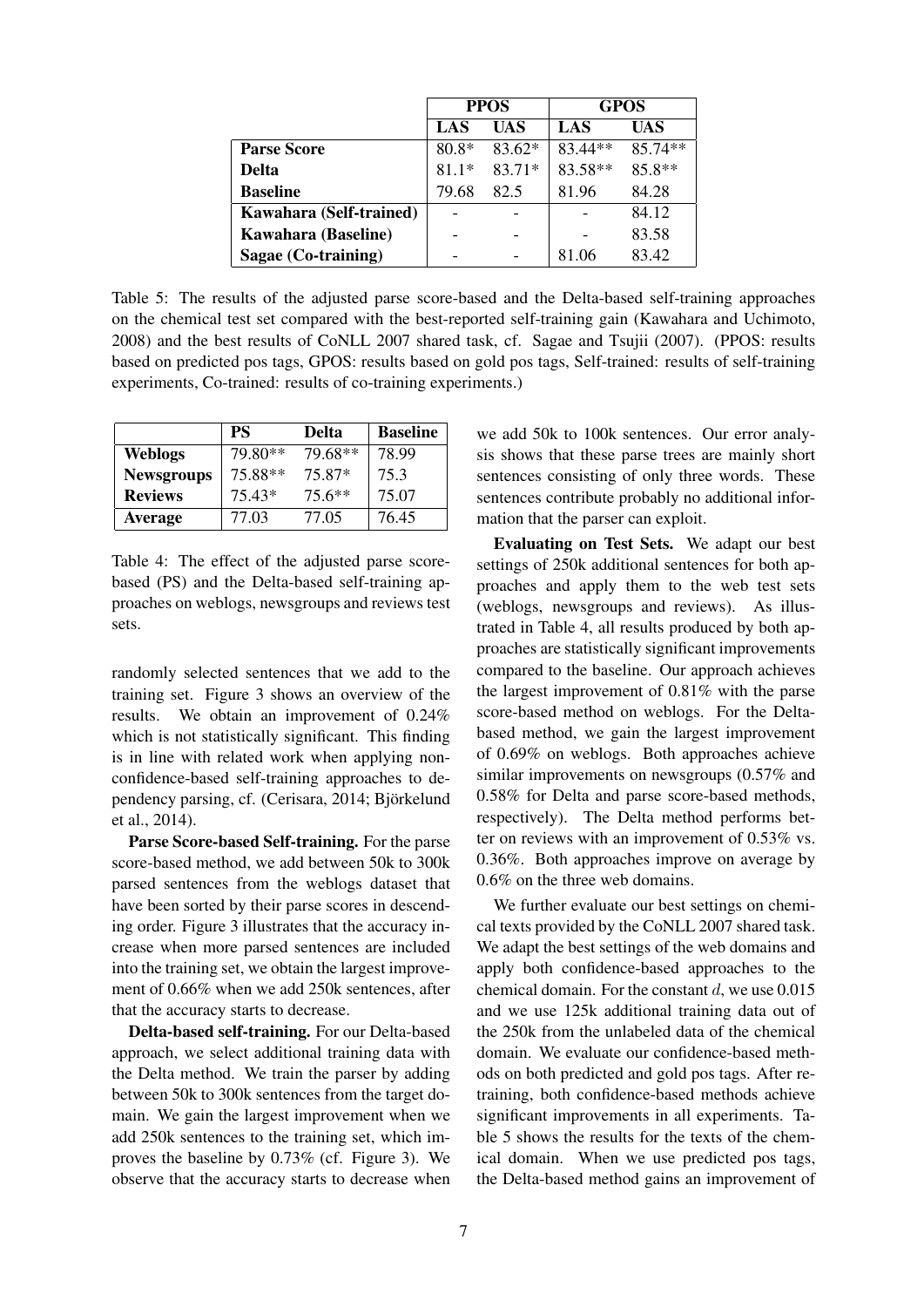1.42% while the parse score-based approach gains 1.12%. For the experiments based on gold tags, we achieve a larger improvements of 1.62% for the Delta-based and 1.48% for the parse score-based methods.

Table 5 compares our results with that of Kawahara and Uchimoto (2008). We added also the results of Sagae and Tsujii (2007) but those are not directly comparable since they were gained with co-training. Sagae and Tsujii (2007) gained additional training data by parsing the unlabeled data with two parsers and then they select those sentence where the parsers agree.

Kawahara and Uchimoto (2008) reported positive results for self-training. They use a separate trained binary classifier to select additional training data. Kawahara and Uchimoto (2008) did evaluations only on gold pos tags. Our baseline is higher than Kawahara and Uchimoto (2008)'s self-training result, starting from this strong baseline, we could improve by 1.62% LAS and 1.52% UAS which is an error reduction of 9.6% on the UAS (cf. Table 5). The largest improvement of 1.52% compared to that of Kawahara and Uchimoto (2008) (0.54% UAS) is substantially larger. We obtained the result by a simple method and we do not need a separately trained classifier.

The confidence scores have shown to be crucial for the successful application of self-training for dependency parsing. In contrast to constituency parsing, self-training for dependency parsing does not work or at least not well without this additional confidence-based selection step. The question about a possible reason for the different behavior of self-training in dependency parsing and in constituency parsing remains open and only speculative answers could be given. We plan to investigate this further in the future.

#### 6 Conclusions

In this paper, we introduced two novel confidencebased self-training approaches to domain adaptation for dependency parsing. We compared a self-training approach that uses random selection and two confidence-based approaches. While the random selection-based self-training method did *not* improve the accuracy which is in line with previously published negative results, the two confidence-based methods were able to gain statistically significant improvements and show a relative high accuracy gain.

The two confidence-based approaches achieve statistically significant improvements on all four test domains which are weblogs, newsgroups, reviews and the chemical domain. In the web domains, we gain up to 0.8 percentage points and on average both approaches improve the accuracy by 0.6%. In the chemical domain, the Delta-based and the parse score-based approaches gain 1.42% and 1.12% respectively when using predicted pos tags. When we use gold pos tags, both approaches achieved a larger improvement of 1.62% with the Delta method and 1.48% with the parse score method. In total, our approaches achieve significantly better accuracy for all four domains.

We conclude from the experiments that selftraining based on confidence is worth applying in a domain adaptation scenario and that a confidencebased self-training approach seems to be crucial for the successful application of self-training in dependency parsing. This paper underlines the finding that the preselection of parse trees is probably a precondition that self-training becomes effective in the case of dependency parsing and to reach a significant accuracy gain.

### Acknowledgments

We would like to thank John Barnden for discussions and comments as well as the anonymous reviewers for their helpful reviews.

#### References

- Anders Björkelund, Özlem Cetinoğlu, Agnieszka Faleńska, Richárd Farkas, Thomas Mueller, Wolfgang Seeker, and Zsolt Szántó. 2014. The IMS-Wrocław-Szeged-CIS entry at the SPMRL 2014 Shared Task: Reranking and Morphosyntax meet Unlabeled Data. In *Proc. of the Shared Task on Statistical Parsing of Morphologically Rich Languages*.
- Bernd Bohnet, Joakim Nivre, Igor Boguslavsky, Richard Farkas, Filip Ginter, and Jan Hajia. 2013. Joint morphological and syntactic analysis for richly inflected languages. *Transactions of the Association for Computational Linguistics*, 1:415–428.
- Christophe Cerisara. 2014. Semi-supervised experiments at LORIA for the SPMRL 2014 Shared Task. In *Proc. of the Shared Task on Statistical Parsing of Morphologically Rich Languages*, Dublin, Ireland, August.
- Eugene Charniak and Mark Johnson. 2005. Coarseto-fine n-best parsing and maxent discriminative reranking. In *Proceedings of the 43rd Annual Meeting on Association for Computational Linguistics*,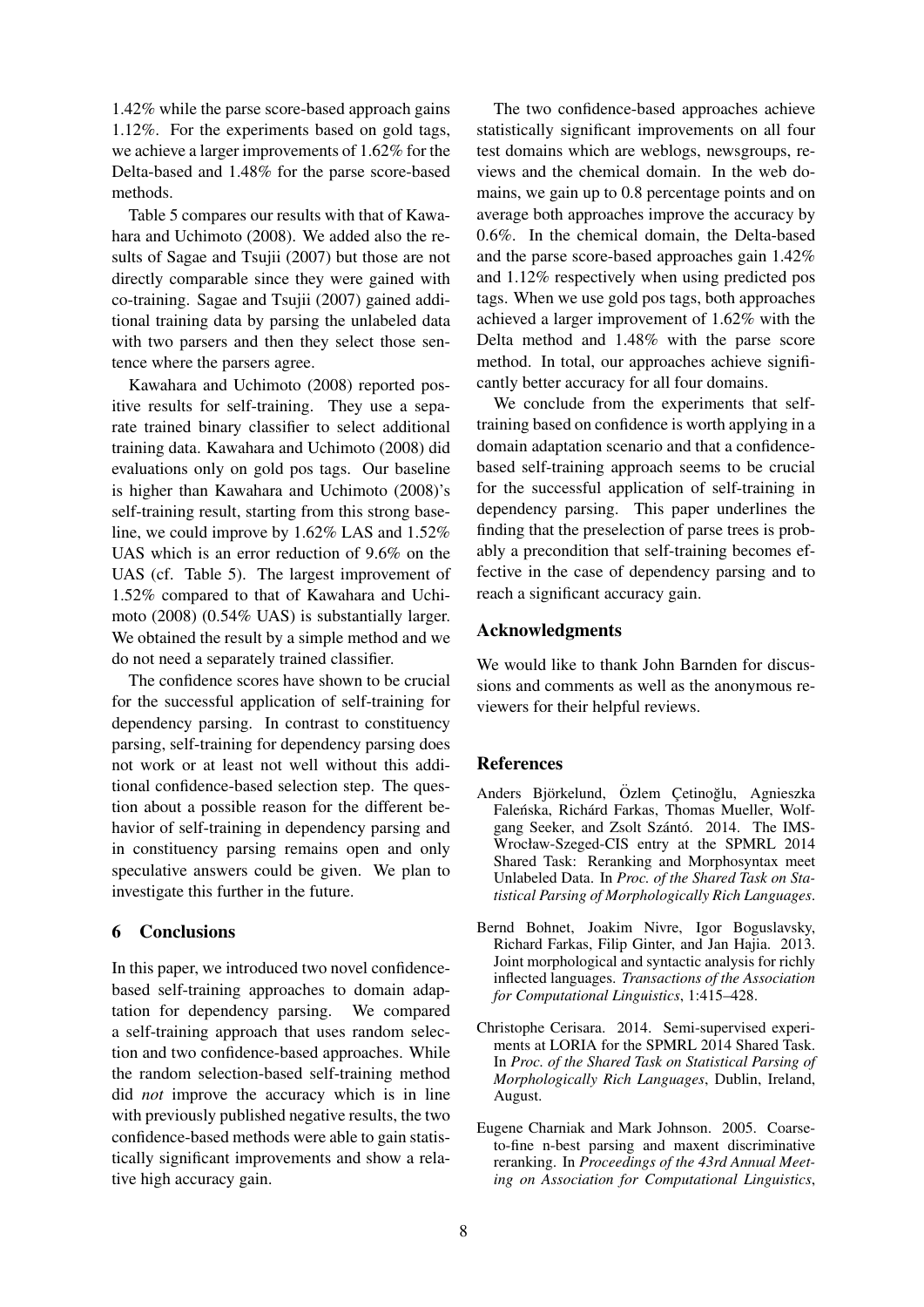ACL '05, pages 173–180, Stroudsburg, PA, USA. Association for Computational Linguistics.

- Eugene Charniak. 1997. Statistical parsing with a context-free grammar and word statistics. *AAAI/IAAI*, 2005:598–603.
- Wenliang Chen, Youzheng Wu, and Hitoshi Isahara. 2008. Learning reliable information for dependency parsing adaptation. In *Proceedings of the 22nd International Conference on Computational Linguistics-Volume 1*, pages 113–120. Association for Computational Linguistics.
- Wenliang Chen, Min Zhang, and Yue Zhang. 2013. Semi-supervised feature transformation for dependency parsing. In *Proceedings of the 2013 Conference on Empirical Methods in Natural Language Processing*, pages 1303–1313. Association for Computational Linguistics.
- Koby Crammer, Alex Kulesza, and Mark Dredze. 2009. Adaptive regularization of weight vectors. In *Advances in Neural Information Processing Systems*, pages 414–422.
- Mark Dredze, Koby Crammer, and Fernando Pereira. 2008. Confidence-weighted linear classification. In *Proceedings of the 25th international conference on Machine learning*, pages 264–271. ACM.
- Rahul Goutam and Bharat Ram Ambati. 2011. Exploring self training for hindi dependency parsing. In *Proceedings of the 5th International Joint Conference on Natural Language Processing*, volume 2, pages 22–69.
- Jan Hajič, Massimiliano Ciaramita, Richard Johansson, Daisuke Kawahara, Maria Antònia Martí, Lluís Marquez, Adam Meyers, Joakim Nivre, Sebastian ` Padó, Jan Štěpánek, Pavel Straňák, Mihai Surdeanu, Nianwen Xue, and Yi Zhang. 2009. The conll-2009 shared task: Syntactic and semantic dependencies in multiple languages. In *Proceedings of the Thirteenth Conference on Computational Natural Language Learning (CoNLL): Shared Task*, pages 1–18.
- Richard Johansson and Pierre Nugues. 2007. Extended constituent-to-dependency conversion for english. In *16th Nordic Conference of Computational Linguistics*, pages 105–112. University of Tartu.
- Sylvain Kahane, Alexis Nasr, and Owen Rambow. 1998. Pseudo-projectivity: A polynomially parsable non-projective dependency grammar. In *Proceedings of the 36th Annual Meeting of the Association for Computational Linguistics (ACL) and the 17th International Conference on Computational Linguistics (COLING)*, pages 646–652.
- Daisuke Kawahara and Kiyotaka Uchimoto. 2008. Learning reliability of parses for domain adaptation of dependency parsing. In *IJCNLP*, volume 8.
- Terry Koo, Xavier Carreras, and Michael Collins. 2008. Simple semi-supervised dependency parsing. In *Proceedings of the 46th Annual Meeting of the Association for Computational Linguistics (ACL)*, pages 595–603.
- Joseph Le Roux, Jennifer Foster, Joachim Wagner, Rasul Samad Zadeh Kaljahi, and Anton Bryl. 2012. Dcu-paris13 systems for the sancl 2012 shared task.
- Robert Malouf and Gertjan Noord. 2004. Wide coverage parsing with stochastic attribute value grammars. In *In Proc. of IJCNLP-04 Workshop Beyond Shallow Analyses*.
- David McClosky, Eugene Charniak, and Mark Johnson. 2006a. Effective self-training for parsing. In *Proceedings of the Human Language Technology Conference of the NAACL, Main Conference*, pages 152–159.
- David McClosky, Eugene Charniak, and Mark Johnson. 2006b. Reranking and self-training for parser adaptation. In *Proceedings of the 21st International Conference on Computational Linguistics and the 44th annual meeting of the Association for Computational Linguistics*, pages 337–344. Association for Computational Linguistics.
- Avihai Mejer and Koby Crammer. 2012. Are you sure?: Confidence in prediction of dependency tree edges. In *Proceedings of the 2012 Conference of the North American Chapter of the Association for Computational Linguistics: Human Language Technologies*, NAACL HLT '12, pages 573–576, Stroudsburg, PA, USA. Association for Computational Linguistics.
- Joakim Nivre, Johan Hall, Sandra Kübler, Ryan Mc-Donald, Jens Nilsson, Sebastian Riedel, and Deniz Yuret. 2007. The CoNLL 2007 shared task on dependency parsing. In *Proceedings of the CoNLL Shared Task of EMNLP-CoNLL 2007*, pages 915– 932.
- Joakim Nivre. 2007. Incremental non-projective dependency parsing. In *Proceedings of Human Language Technologies: The Annual Conference of the North American Chapter of the Association for Computational Linguistics (NAACL HLT)*, pages 396–403.
- Viktor Pekar, Juntao Yu, Mohab El-karef, and Bernd Bohnet. 2014. Exploring options for fast domain adaptation of dependency parsers. In *Proceedings of the First Joint Workshop on Statistical Parsing of Morphologically Rich Languages and Syntactic Analysis of Non-Canonical Languages*, pages 54– 65, Dublin, Ireland, August. Dublin City University.
- Slav Petrov and Ryan McDonald. 2012. Overview of the 2012 shared task on parsing the web. In *Notes of the First Workshop on Syntactic Analysis of Non-Canonical Language (SANCL)*, volume 59.